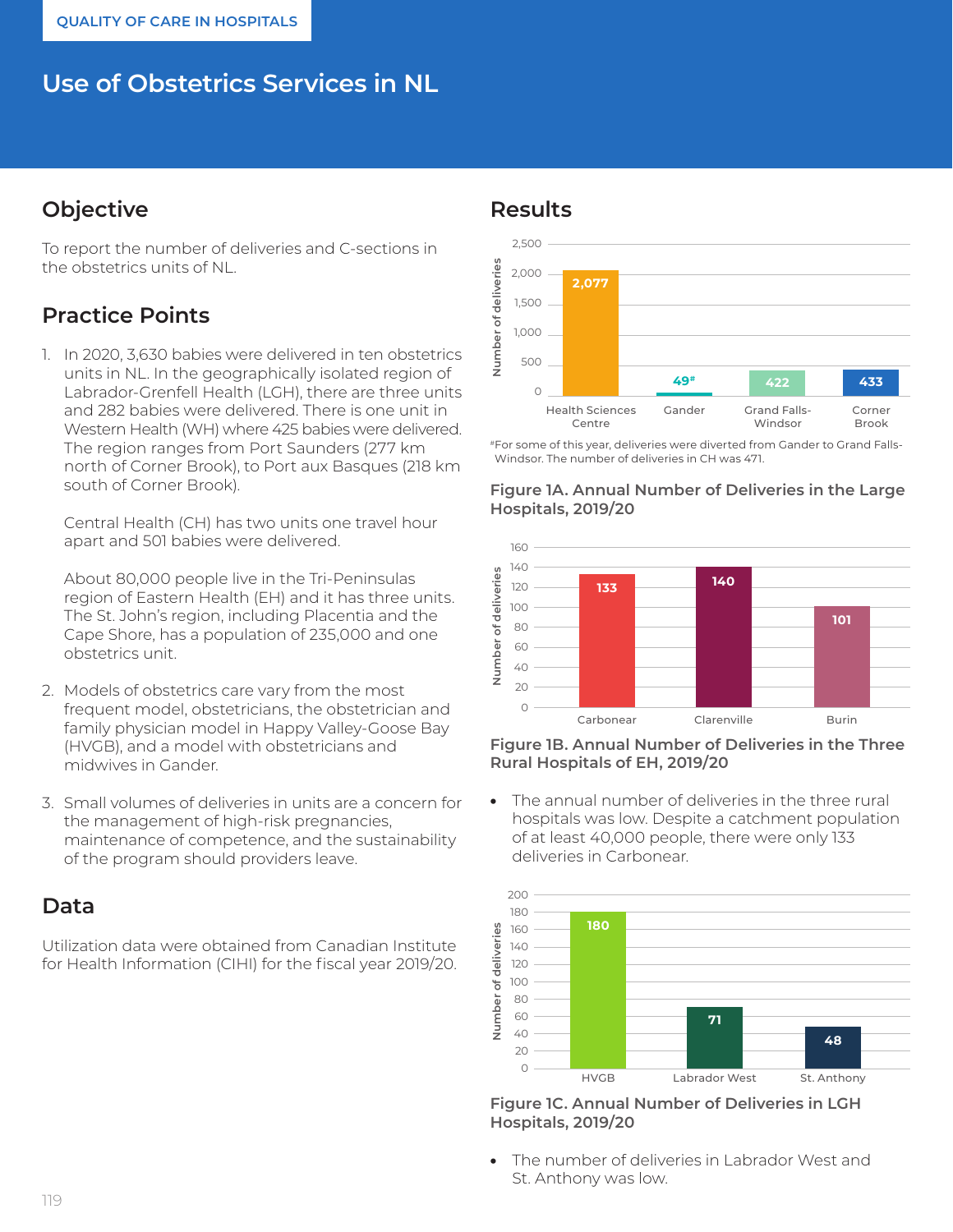

#### **Figure 2A. Annual Number of C-Sections in the Large Hospitals, 2019/20**

• The per cent of deliveries by C-section was 30% in St. John's, 29% in CH, and 26% in Corner Brook.



• The Canadian rate is 28%.



• The C-section rate was 24% in Carbonear, 39% in Clarenville and 38% in Burin.



**Figure 2C. Annual Number of C-Sections in the Three LGH Hospitals**

• C-section rate in HVGB 32%, in Labrador City 35%, and in St. Anthony 40%.

### **Table 1. Distance to Next Nearest Obstetrics Unit**

| Area                                 | Distance (km) |
|--------------------------------------|---------------|
| Carbonear to St. John's              | 112           |
| Clarenville to St. John's            | 196           |
| <b>Burin to Clarenville</b>          | 192           |
| <b>Gander to Grand Falls-Windsor</b> | 98            |
| St. Anthony to Corner Brook          | 466           |
| Labrador City to HVGB                | 531           |



#### **Figure 3A. Deliveries Over Time From 1995 to 2020 in the Large Hospitals**

• The reduction in deliveries over the past 25 years was 22% in St. John's, 39% in Corner Brook, and 28% in Central.